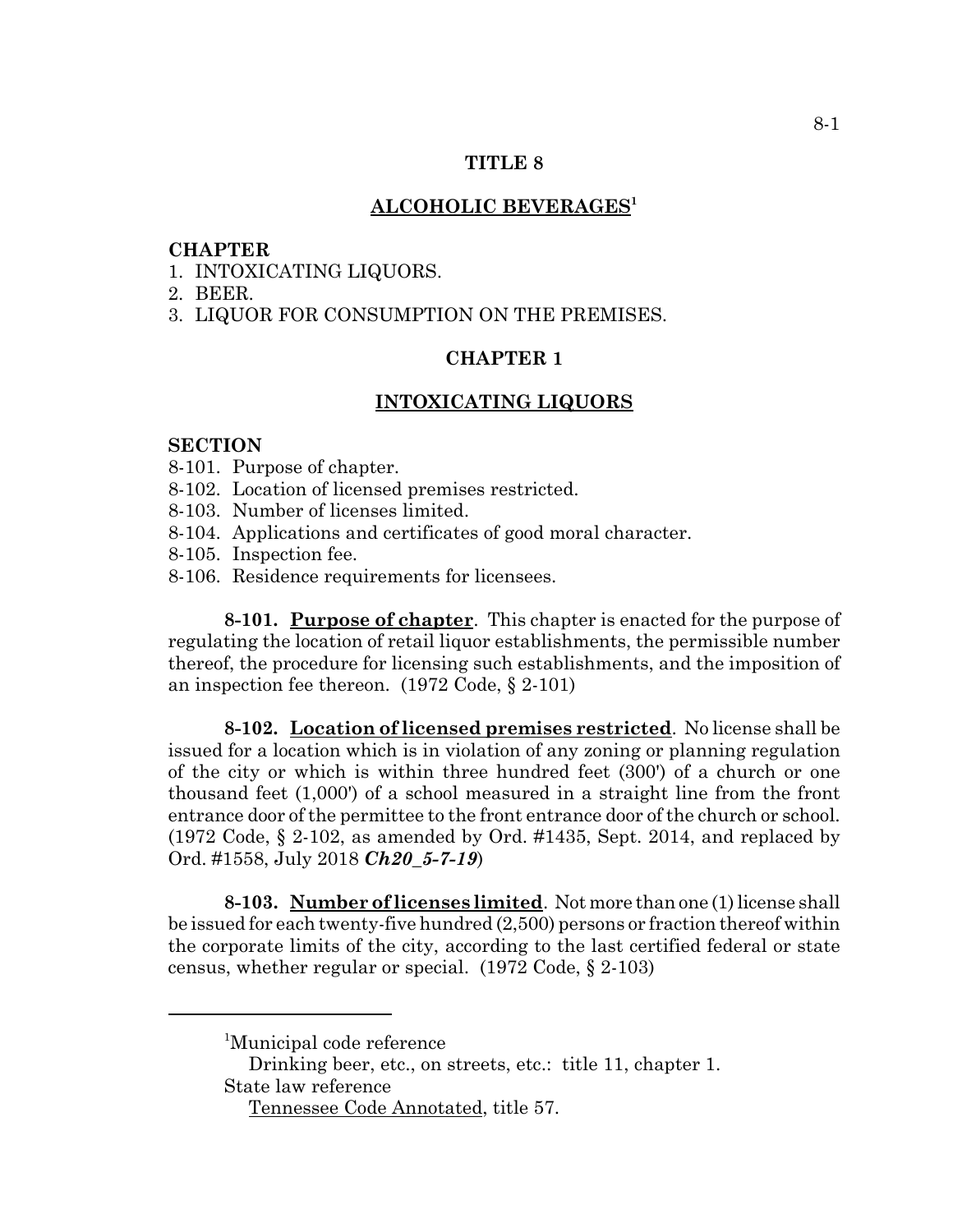**8-104. Applications and certificates of good moral character**. Every applicant for a license shall submit to the board of mayor and aldermen a copy of his application to the state's alcoholic beverage commission, along with a copy of any supplemental or additional forms required by said commission. The board of mayor and aldermen shall make a careful investigation of the application and of the general character of the applicant or applicants who are to be in actual control of said business. If the applicant or applicants are found to be of good moral character the board of mayor and aldermen shall issue a certificate signed by a majority of the board of mayor and aldermen certifying that said applicant or applicants, who are to be in actual charge of said business, are of good moral character and in their opinion the applicant or applicants will refrain from the violation of the applicable statutes of Tennessee governing sales of intoxicating liquors. (1972 Code, § 2-104)

**8-105. Inspection fee**. There is hereby levied upon every retailer, as defined in the Tennessee Code Annotated, § 57-3-103, within the city an inspection fee of eight (8) percent. Said fee shall be collected by the wholesaler as provided by general law.

All fees subject to collection by authority of the general law or this chapter shall be levied and collected in the same manner as specified in the general law. (1972 Code, § 2-105)

**8-106. Residence requirements for licensees**. All licensees shall have been bona fide residents of Coffee County, Tennessee and residing therein for a period of at least two (2) years prior to the issuance of their licenses, and each licensee shall remain a bona fide resident of Coffee County so long as he holds said license.

For the purposes of this section, "licensees" means sole owners, all partners in any partnership, and all stockholders in any corporation holding a license under this chapter. (1972 Code, § 2-106)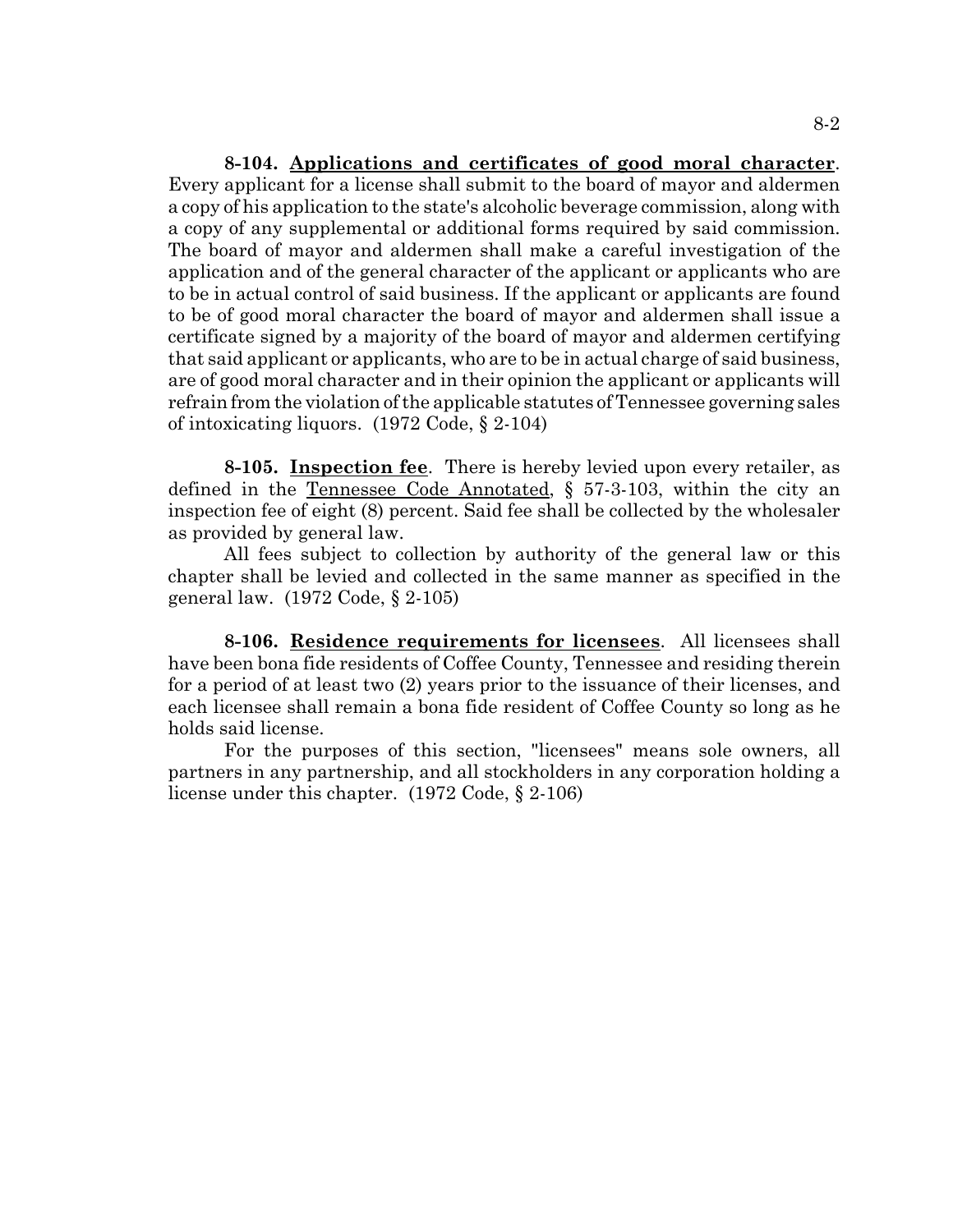# **CHAPTER 2**

### **BEER1**

## **SECTION**

- 8-201. Business lawful but subject to regulation.
- 8-202. Creation and membership of beer board.
- 8-203. Oath required of beer board members.
- 8-204. Organization, records, and meetings of the beer board.
- 8-205. Beer permit required.
- 8-206. When beer permit will not be issued.
- 8-207. Application requirements for a beer permit.
- 8-208. Suspension or revocation of beer permits.
- 8-209. Issuance of beer permits to hotels, clubs, etc.
- 8-210. Display of beer permits.
- 8-211. Beer permits not transferable.
- 8-212. Sales to intoxicated persons, etc.; failure to provide sanitary facilities; sales where pool is played.
- 8-213. Wholesalers, etc., to make deliveries to licensed retailers only.
- 8-214. Minors not to purchase, attempt to purchase, or possess beer.
- 8-215. Hours of sale.
- 8-216. Sanitation requirements for premises covered by on-premises permit.
- 8-217. Employees liable for violations.
- 8-218. Special event beer permit.

**8-201. Business lawful but subject to regulation**. It shall hereafter be lawful to transport, store, sell, distribute, possess, receive, or manufacture beer of alcoholic content of not more than such weight, volume, or alcoholic content as is allowed by the statutory laws of the State of Tennessee, or any other beverages of like alcoholic content, within the corporate limits of the City of Manchester, subject to all of the regulations, limitations, and restrictions hereinafter provided, and subject to the rules and regulations promulgated by authorized public officials or boards. (1972 Code, § 2-201)

State law reference

<sup>&</sup>lt;sup>1</sup>Municipal code reference

Wholesale beer tax: title 5.

For a leading case on a municipality's authority to regulate beer, see the Tennessee Supreme Court decision in Watkins v. Naifeh, 635 S.W.2d 104 (1982).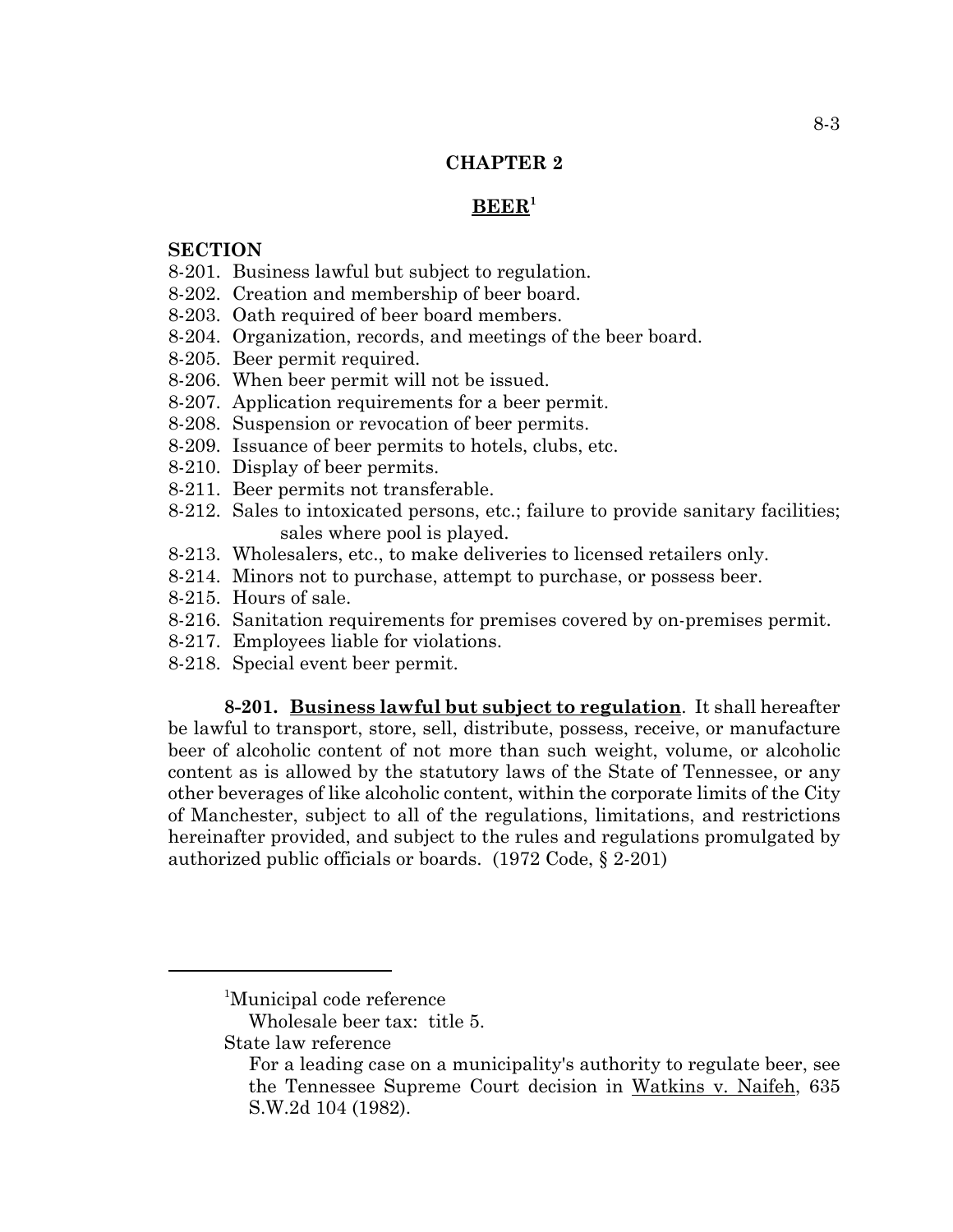**8-202. Creation and membership of beer board**. The board of mayor and aldermen is hereby established as the beer board for the purposes of this chapter. (1972 Code, § 2-202)

**8-203. Oath required of beer board members**. The members of the beer board shall take an oath before the finance director or the mayor to faithfully perform the duties imposed upon them without fear or favor and in full accordance with the constitution and laws of the State of Tennessee and the ordinances of the City of Manchester. (1972 Code, § 2-203, as amended by Ord. #808, Jan. 1998)

**8-204. Organization, records, and meetings of the beer board**. Ten (10) days after its election the beer board shall meet for the purpose of affecting its organization. It shall select one of its number to act as chairman. The chairman shall preside at all meetings of the beer board and keep detailed accurate records of its actions.

Meetings of the beer board shall be held at such times as designated by it and on call of the chairman when necessary and proper to effectually carry out the provisions of this chapter. (1972 Code, § 2-204)

**8-205. Beer permit required**. No person shall engage in the storing, selling, distributing or manufacturing of beer or other beverage of like alcoholic content within the corporate limits of the City of Manchester, until he shall receive a permit to do so from the beer board. Such permit shall at all times be subject to all of the limitations and restrictions herein provided. (1972 Code,  $§ 2-205)$ 

**8-206. When beer permit will not be issued**. No permit shall be issued to sell any beverage coming within the provisions of this chapter:

- (1) In violation of any provisions of the State law.
- (2) In violation of the zoning ordinance of the City of Manchester.

(3) The distance requirements of this section shall not apply to those locations which have a valid beer license on the date of the passage of this ordinance, nor shall the distance requirements apply to any restaurant granted a permit to sell alcoholic beverages on premise by the State of Tennessee, Alcoholic Beverage Commission.

(4) Distances imposed by this section shall be measured in a straight line between the main entrance door of the permit location and the main entrance door of the church or school. (1972 Code, § 2-206, as amended by Ord. #756, Feb. 1996, Ord. #1184, Oct. 2007, Ord. #1336, Sept. 2012, Ord. #1525, April 2017, and Ord. #1558, July 2018 *Ch20\_5-7-19*)

**8-207. Application requirements for a beer permit**. Before any permit is issued by the beer board, the applicant shall file a sworn petition in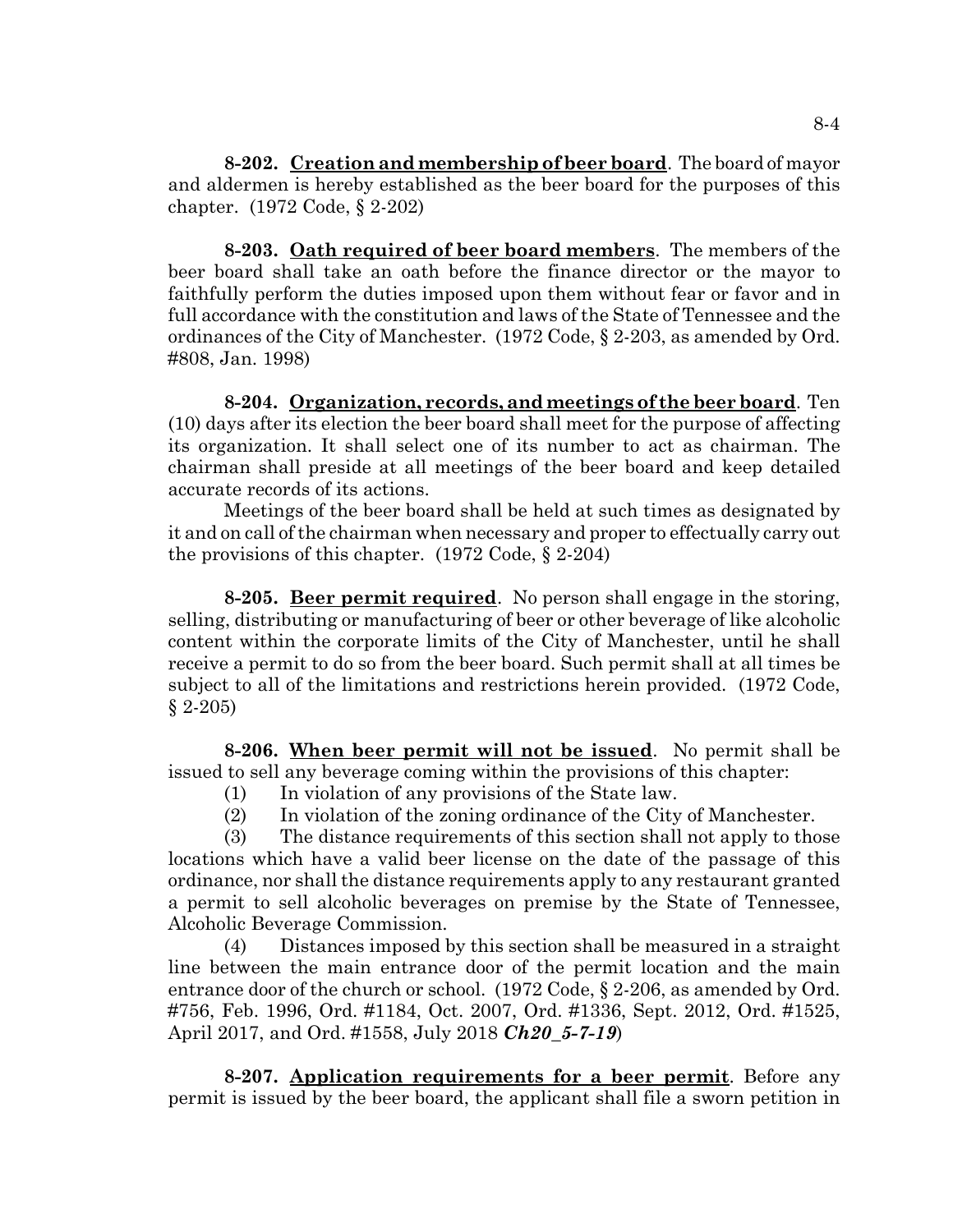writing, on forms prescribed by and furnished by the board, and shall establish the following:

- (1) The name of the applicant.
- (2) The applicant's address.
- (3) The applicant's home telephone number and date of birth.
- (4) Any other addresses of the applicant during the past five years.
- (5) Name of applicant's business and telephone number.

(6) Location where the business will be conducted and the distances from the business to the nearest church and school, identifying each location.

(7) The persons, firms, corporations or associations having at least a five (5%) percent ownership interest in the business.

(8) The name of the applicant's representative to receive annual tax notices or any other communication from the beer board.

(9) Whether the application is for sale of beer for on-premises consumption, off-premises consumption or both.

(10) That no firm, person, corporation or association having at least a 5% ownership interest in the business or any person to be employed in the distribution or sale of beer has been convicted of any violation of the laws against possession, sale, manufacture or transportation of beer or other alcoholic beverages or any crime involving moral turpitude within the past 10 years and that they agree to abide by the ordinances of the City of Manchester, Tennessee and the laws of the State of Tennessee regulating the possession, sale, manufacture or transportation of beer or other alcoholic beverages and agrees that compliance with that law is a condition of the license, if issued.

(11) That a \$250 fee required by state law and a \$30 applicant investigation fee to the City of Manchester has been paid to the Finance Director of the City of Manchester or that the applicant is grandfathered because a license had been issued to the same person prior to the passage of this section.

(12) The individual applicant or representative authorized to act on behalf of any corporate applicant shall personally appear at the meeting of the beer board at which the application is scheduled to be considered. (1972 Code, § 2-207, as amended by Ord. #808, Jan. 1998, Ord. #1138, June 2006, and Ord. #1351, Dec. 2012)

**8-208. Suspension or revocation of beer permits**. All permits issued by the beer board under the provisions of this chapter shall be subject to suspension or revocation by the beer board for the violation of any of the provisions of the State Beer Act or any of the provisions of this chapter.

The beer board is vested with full and complete power to investigate charges against any permit holder and to cite him to appear and show cause why his permit should not be revoked for the violation of any provision of this chapter or the State Beer Act.

Complaints filed against any beer permit holder for the purpose of suspending or revoking his permit shall be made in writing and filed with the beer board. When the beer board shall have reason to believe that any permit holder shall have violated any of the provisions of this chapter or the State Beer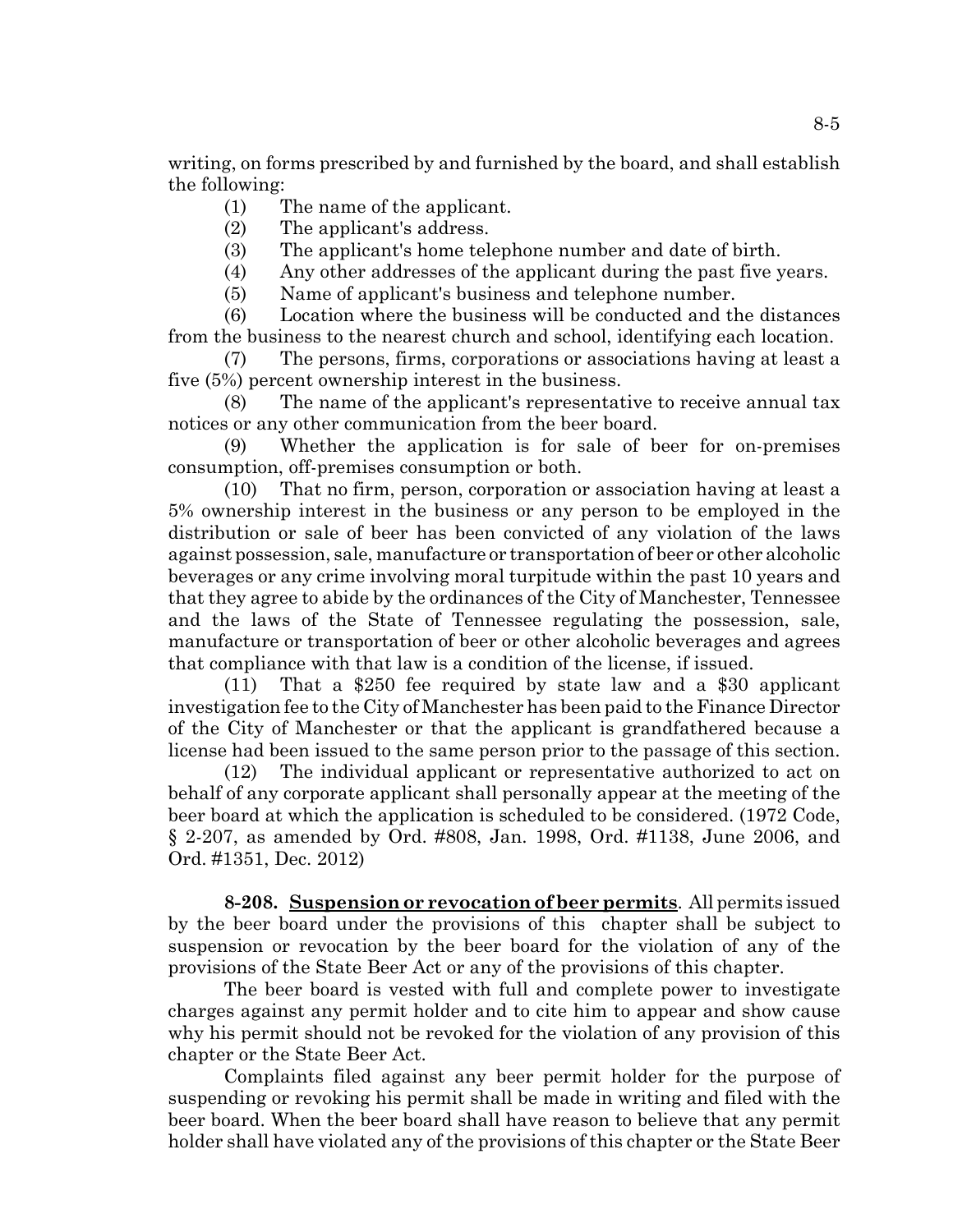Act, the beer board is authorized, in its discretion, to notify the permittee of the alleged violation and to cite the permittee by written notice to appear and show cause why his permit should not be suspended or revoked for such violation. The notice to appear and show cause shall state the alleged violation and shall be served upon the permittee either by registered letter or by a city policeman. The notice shall be served upon the permittee at least five (5) days before the date of the hearing. At the hearing the beer board shall publicly hear the evidence both in support of the charges and

on behalf of the permittee. After such hearing, if the charges are sustained by the evidence, the beer board may, in its discretion, suspend or revoke the beer permit. The action of the beer board in all such hearings shall be final, subject only to review by the court as provided in the State Beer Act. When a beer permit is revoked, no new permit shall be issued hereunder for the sale of beer at the same location, until the expiration of one year from the date said revocation becomes final. (1972 Code, § 2-208)

**8-209. Issuance of beer permits to hotels, clubs, etc**. It shall be lawful for the beer board to issue permits for the sale of any beverage coming within the provisions of this chapter to hotels, clubs, or lodges, subject to such limitations and restrictions as the beer board may see fit to prescribe. (1972 Code, § 2-209)

**8-210. Display of beer permits**. The permit required by this chapter shall be posted in a conspicuous place on the premiss of the permit holder. (1972 Code, § 2-211)

**8-211. Beer permits not transferable**. Any permits issued under the provisions of this chapter must be issued to an individual, and not a business or corporation and are not transferable either as to location or holder. (1972 Code, § 2-213)

**8-212. Sales to intoxicated persons, etc.; failure to provide sanitary facilities; sales where pool is played**. Hereafter, it shall be unlawful and it is hereby declared to be a misdemeanor for any person, firm, corporation, or association, engaged in the business regulated hereunder, to make, or to permit to be made, any sale or distribution of such beverage to persons intoxicated, feeble minded, insane, or otherwise mentally incapacitated; to fail to provide proper sanitary facilities where such beverage is permitted to be consumed on-premises, or to sell or distribute such beverage at any place where pool or billiards are played, unless the sale or distribution of such beverage is made in the front of such room or place where a partition wall separates the place from the pool or billiard parlor. (1972 Code, § 2-214)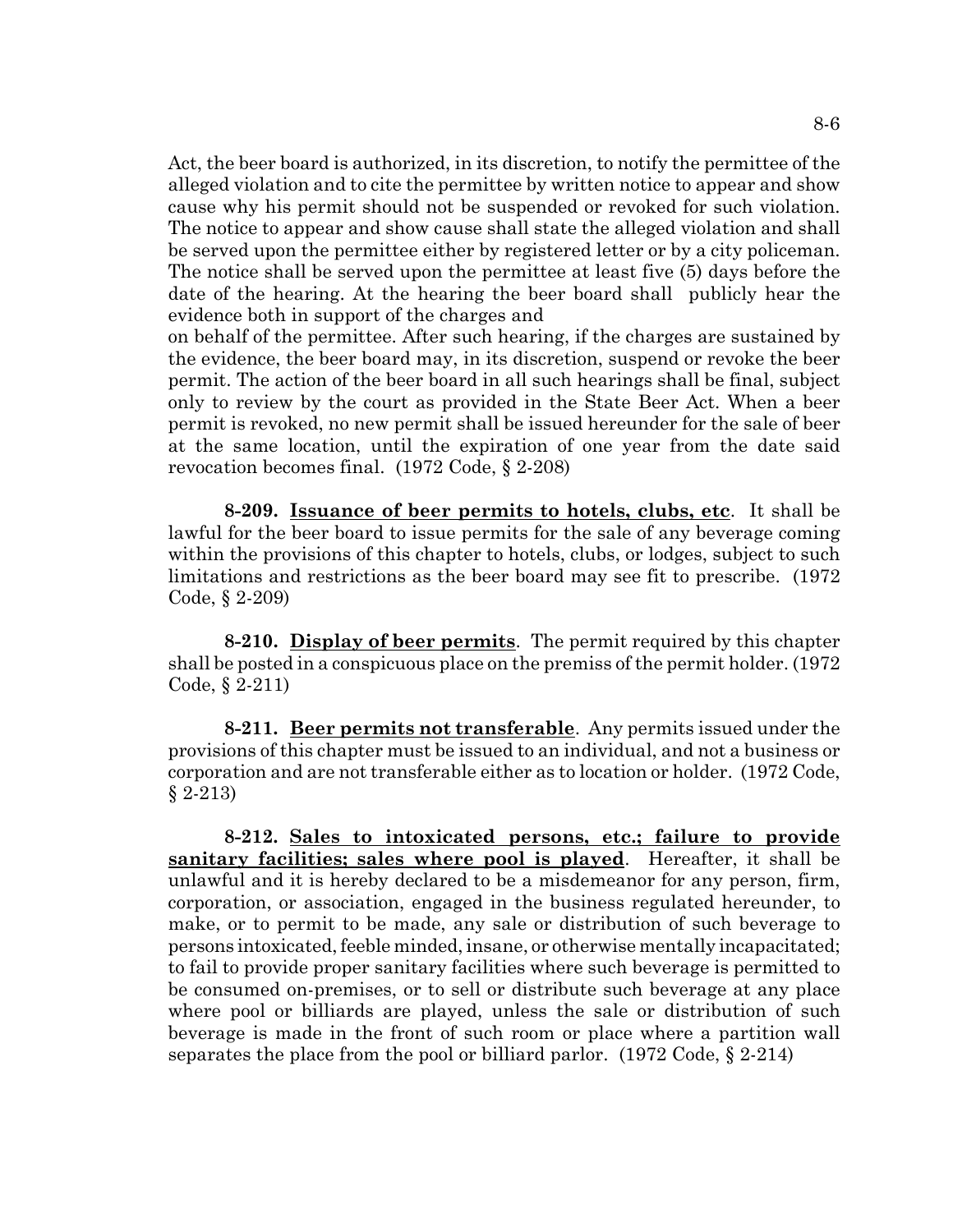**8-213. Wholesalers, etc., to make deliveries to licensed retailers only**. It shall be unlawful for wholesalers, distributors, or manufacturers of beer, or any of their salesmen or representatives, to sell or deliver beer to persons other than the holders of valid retail beer permits. It shall be the duty of such wholesalers, distributors and manufacturers, their salesmen and representatives, to ascertain whether or not purchasers are holders of valid retail beer permits. (1972 Code, § 2-218)

**8-214. Minors not to purchase, attempt to purchase, or possess beer**. It shall be unlawful for any minor to purchase or attempt to purchase any beverage regulated hereunder, and it shall be unlawful for any minor to possess any such beverage upon the premises of an on-premises permittee.

It shall be unlawful for any minor to present or offer to any permittee, his agent or employee, any false or fraudulent written evidence of his age for the purpose of purchasing or attempting to purchase or otherwise procure such beverage.

Any minor who acts in violation of any one or more of the provisions of this section shall be deemed guilty of a misdemeanor and if eighteen (18) years of age, or more, shall, upon conviction, be subject to a fine under the general penalty clause of this code; if seventeen (17) years of age, or less, he shall be taken before the juvenile judge for appropriate disposition. (1972 Code, § 2-220)

**8-215. Hours of sale**. It shall hereinafter be unlawful and it is hereby declared to be a misdemeanor for any beer permittee to sell or distribute beer within the corporate limits within the hours of three o'clock A.M. and eight o'clock A.M. on weekdays or between the hours of three o'clock A.M. and twelve o'clock noon on Sundays, however, it shall not be unlawful for a permittee having a permit for off-premises consumption to sell beer for off-premises consumption at any time when it is lawful for a permittee of the Tennessee Alcoholic Beverage Commission located in the corporate limits of the City of Manchester to sell beer for off-premises consumption.

No such beverage shall be consumed or opened for consumption on or about the premises of a permittee in either bottle, glass or other container, after 3:15 o'clock A.M. (1972 Code, § 2-221, as amended by Ord. #1557, July 2018 *Ch20\_5-7-19*)

**8-216. Sanitation requirements for premises covered by on-premises permit**. Any person holding a permit under this chapter for the sale of beer for consumption on the premises, shall keep and maintain the premises in a clean and sanitary condition. The requirements shall be the equivalent of that required for a rating of Class "B," or better, as established by the Tennessee State Department of Conservation, Division of Hotel and Restaurant Inspections. The city health officer or any properly authorized person is hereby authorized to enter the premises of an on-premises permittee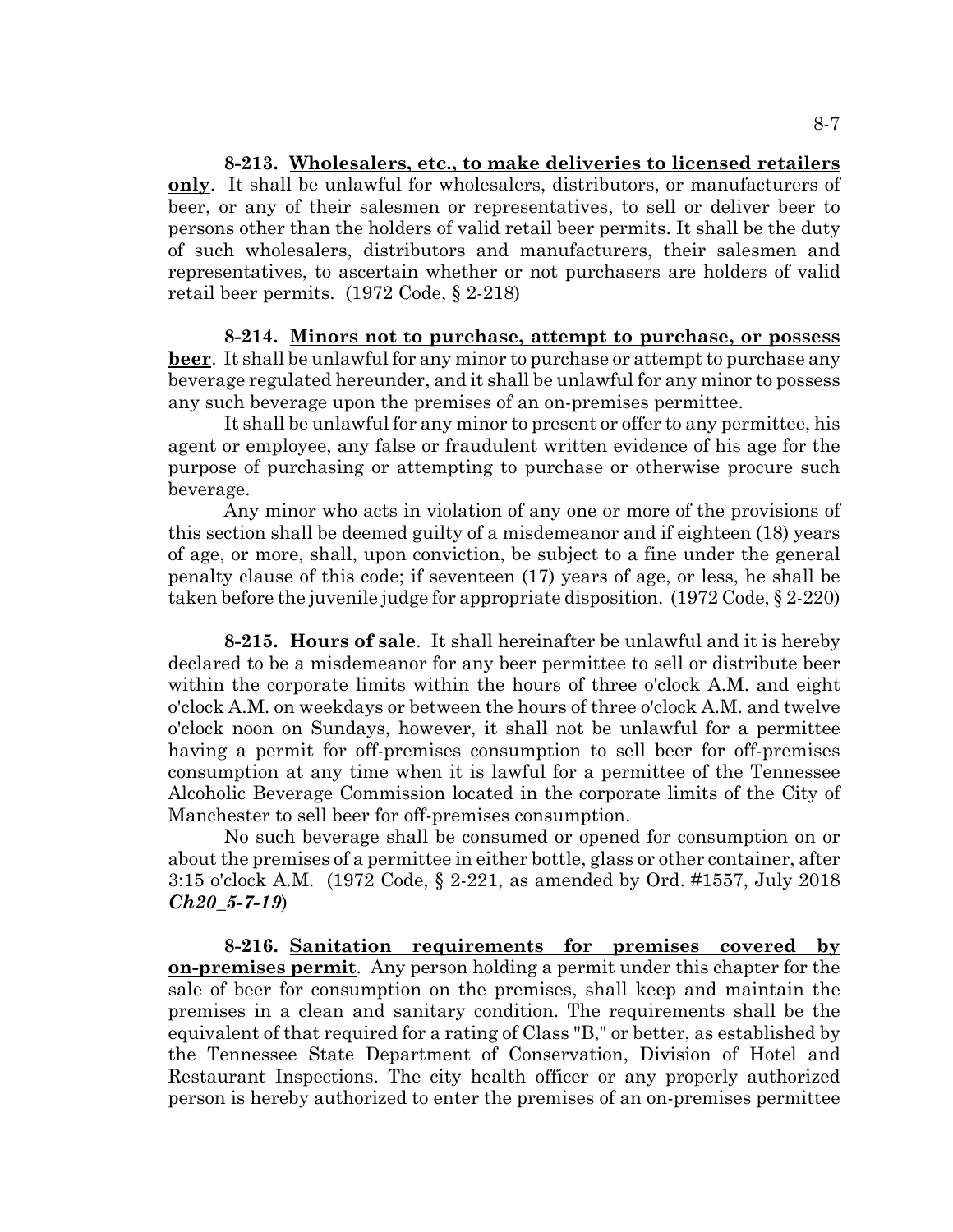at any reasonable hour for the making of such inspections as may be necessary. The determination of the sanitary conditions is solely a question for the City of Manchester. (1972 Code, § 2-222)

**8-217. Employees liable for violations**. Any employee of any permittee, either retailer or wholesaler, who violates any provision of this chapter or any provision of the State Beer Act shall be guilty of a misdemeanor. (1972 Code, § 2-223)

**8-218. Special event beer permit.** The beer board may issue a special event beer permit to any applicant who would qualify for a regular permit under this title. Said special event beer permit shall be issued for on premises consumption and only for a limited duration, as specified in the permit. In addition to the requirements set forth in  $\S 8-207$ , the following requirements

must be met before a special event beer permit will be issued:

(1) The applicant will have obtained a special event permit under title 16 chapter 4 with adequate provision for insurance, clean-up, sanitation and security, as required by that chapter, including the posting of any required bond.

(2) Submitted an application including the information set forth in § 8-207.

(3) Set forth the days, times, locations and a description of the premises where beer will be sold. The beer board may further restrict the hours of sale of beer under a special event beer permit but may not expand the hours beyond those set forth in § 8-215.

(4) Pays a special event beer permit fee of seventy-five dollars (\$75.00).

(5) Provides proof of registration with the Tennessee Department of Revenue for payment of any taxes due.

(7) If the premises are not owned by the applicant; proof of a contract or lease allowing the applicant to use the premises for the duration of the permit.

(8) The beer board shall specify the premises upon which sales and consumption are allowed.

(9) Acknowledges that numerous state laws apply to the sale of beer other than the requirements of City of Manchester ordinances.

(10) If the applicant already possesses a permit for on premises consumption at another location; subsections (2), (5) and (8) shall not be required. (as added by Ord. #1525, April 2017)